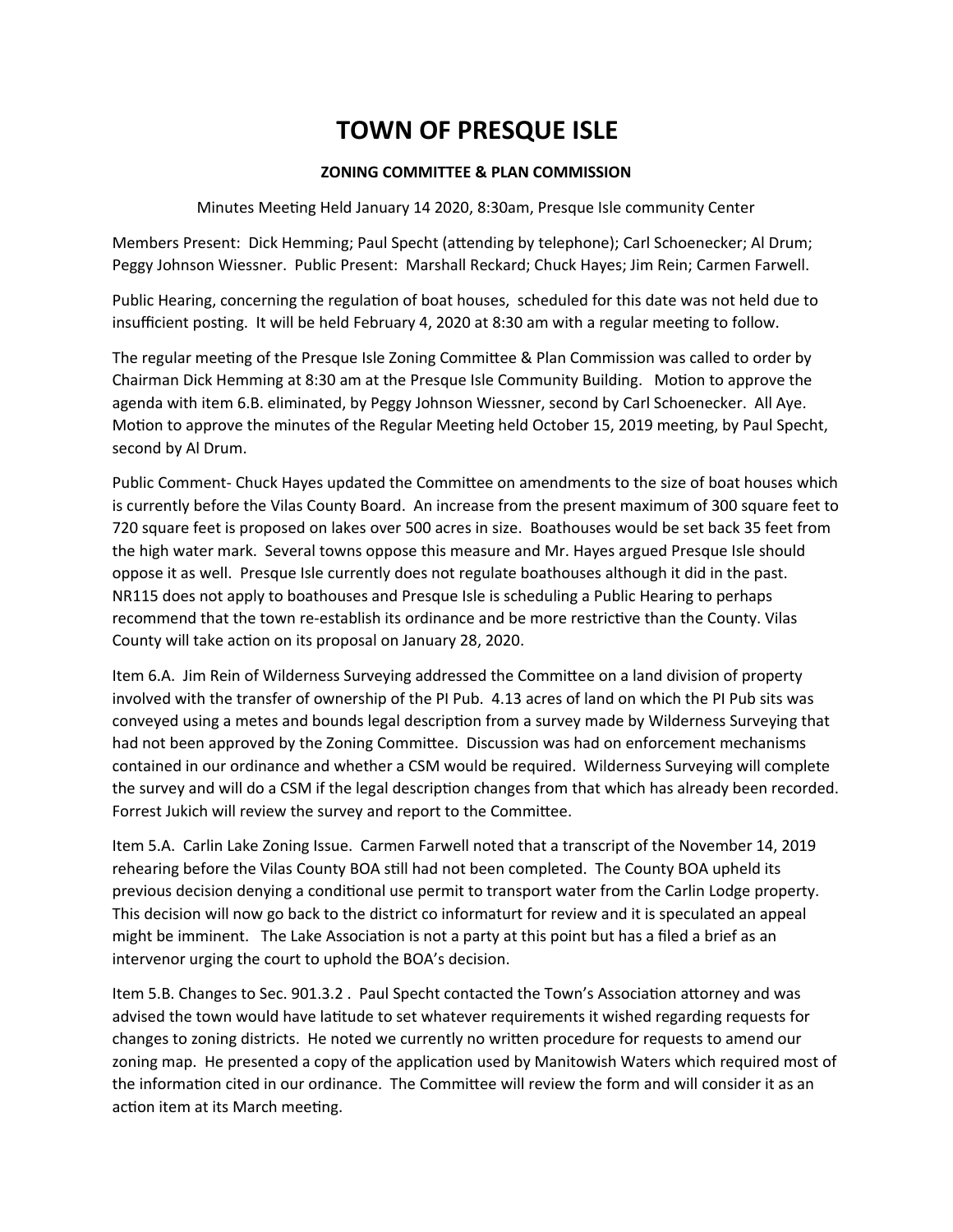Item 5.C. Organization of On and Off Water provision in the Ordinance –Al Drum & Carl Schoenecker submitted the beginnings of a new outline of our ordinance more clearly organizing provisions into on and off water sections and a section that pertains to both on and off water. No substantive changes were made, sections were only re-positioned. The Committee will review the work done thus far – up to section 902.9.4. They cautioned that there were differences between the printed ordinance and the town's website and noted section 902.9.4 in particular to check.

Item 5.D. Comprehensive Plan 2020 Update. Marshall Reckard noted the consultant had been contracted to do the 2020 Update except for Section 12 which will be the responsibility of this Committee. This issue will be a future agenda item.

Item 5.E. Broadband. Paul Specht reported on the January 6 meeting with Century Tel on broadband concerns in the township. Representatives of the town board, the EDC Committee, Century Tel and a small number of citizens met to discuss unserved and underserved areas. A great deal of information on broadband basics was presented by Century Tel who will survey the township for problem areas and report back to the group, with cost estimates, at a follow-up meeting to be held on March 9 at 9:00 am in the Community Building. The discussion concerned the possibility of PSE and Cap 2 grants for needed infrastructure. This issure will be on the March agenda for follow-up.

Next meeting date was set for Tuesday, February 4, 2020. Motion to adjourn made by Carl Schoenecker second by Paul Specht. Meeting adjourned at 10:15am.

Respectfully submitted.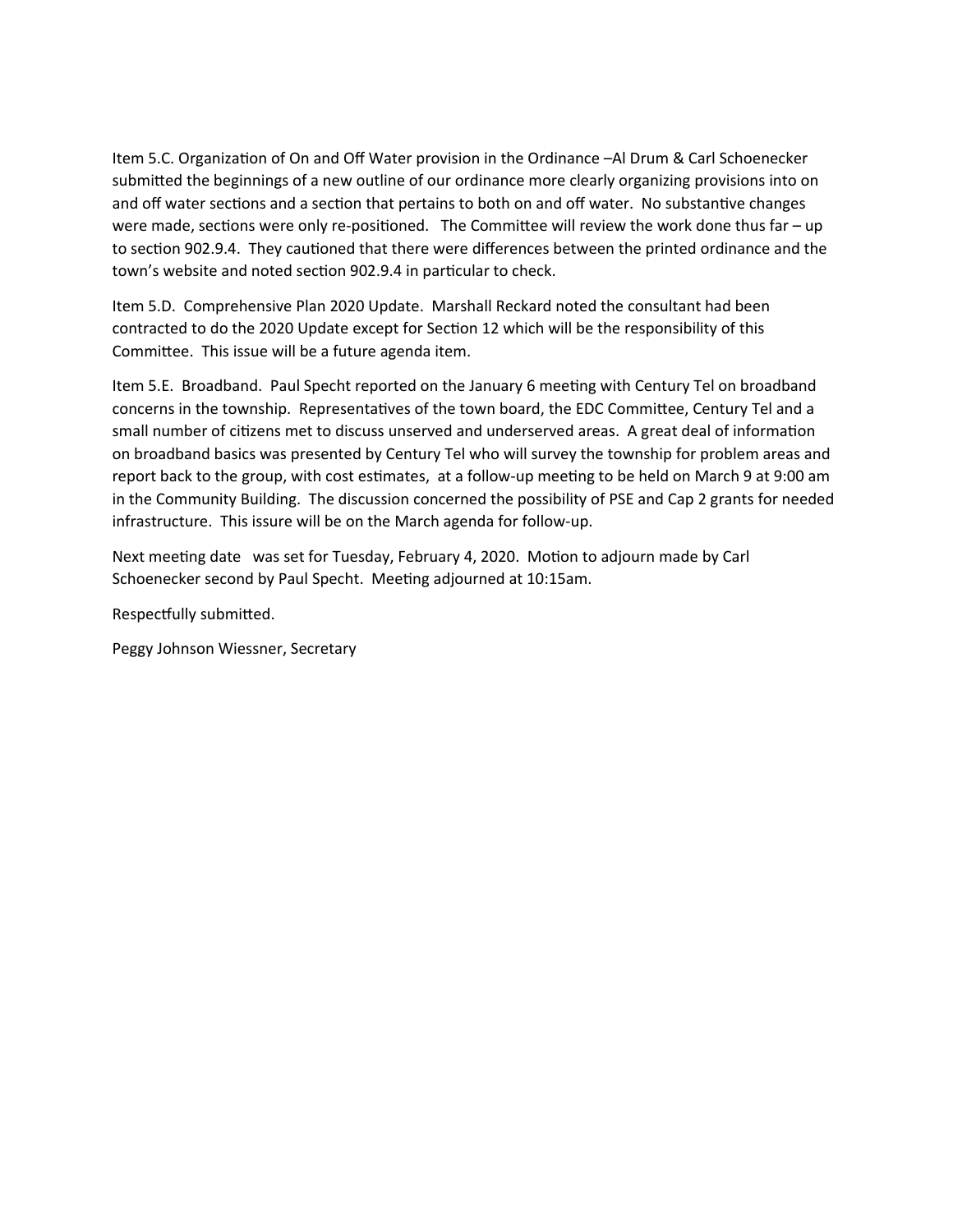### **ZONING COMMITTEE & PLAN COMMISSION**

Minutes Meeting Held February 4 2020, 8:30am, Presque Isle community Center

Members Present: Dick Hemming (attending by telephone); Carl Schoenecker; Al Drum; Peggy Johnson Al Drum. Absent: Paul Specht. Acting Chairmen Al Drum opened the meeting at 9:24 am following the Public Hearing at the Presque Isle Community Building. Motion to approve the agenda by Carl Schoenecker, second by Peggy Johnson Wiessner. All Aye. Motion to approve the minutes of the Regular Meeting held January 14, 2020 meeting, by Carl Schoenecker, second by Peggy Johnson Wiessner. All Aye.

Public Comment- Marshall Reckard noted that David Lawrence from the consultant updating the 2020 Comprehensive Plan needs a member of the committee appointed as a contact person and he also wishes to meet with the Committee as a whole.

Item 5.A. Carlin Update. Nothing new to report.

Item 5.B. Sub-committee report – reorganizing on and off water ordinance categories. Al Drum and Carl Schoenecker submitted a second installment of their work up to Section 902.13.3. They will work with Lorine Walters to format their progress thus far so that it might more easily be reviewed by the Committee. This project will continue.

Item 5.C. Nothing has been submitted to the Committee. This item will remain on the agenda.

Item 6.A. After consideration of the testimony given at the Public Hearing, Peggy Johnson Wiessner made the following motion. The Committee recommends the Town Board amend the Zoning Ordinance to re-instate provisions governing boathouses (formerly Sec. 908.6) according to the present Vilas County ordinance, omitting any provision permitting boathouses larger than 300 sq. feet in size. Second by Carl Schoenecker. All Aye.

Next meeting date was set for Tuesday, March 10, 2020. Dick Hemming will again attend by phone. Motion to adjourn made by Peggy Johnson Wiessner, second by Carl Schoenecker. Meeting adjourned at 9:40 am.

Respectfully submitted.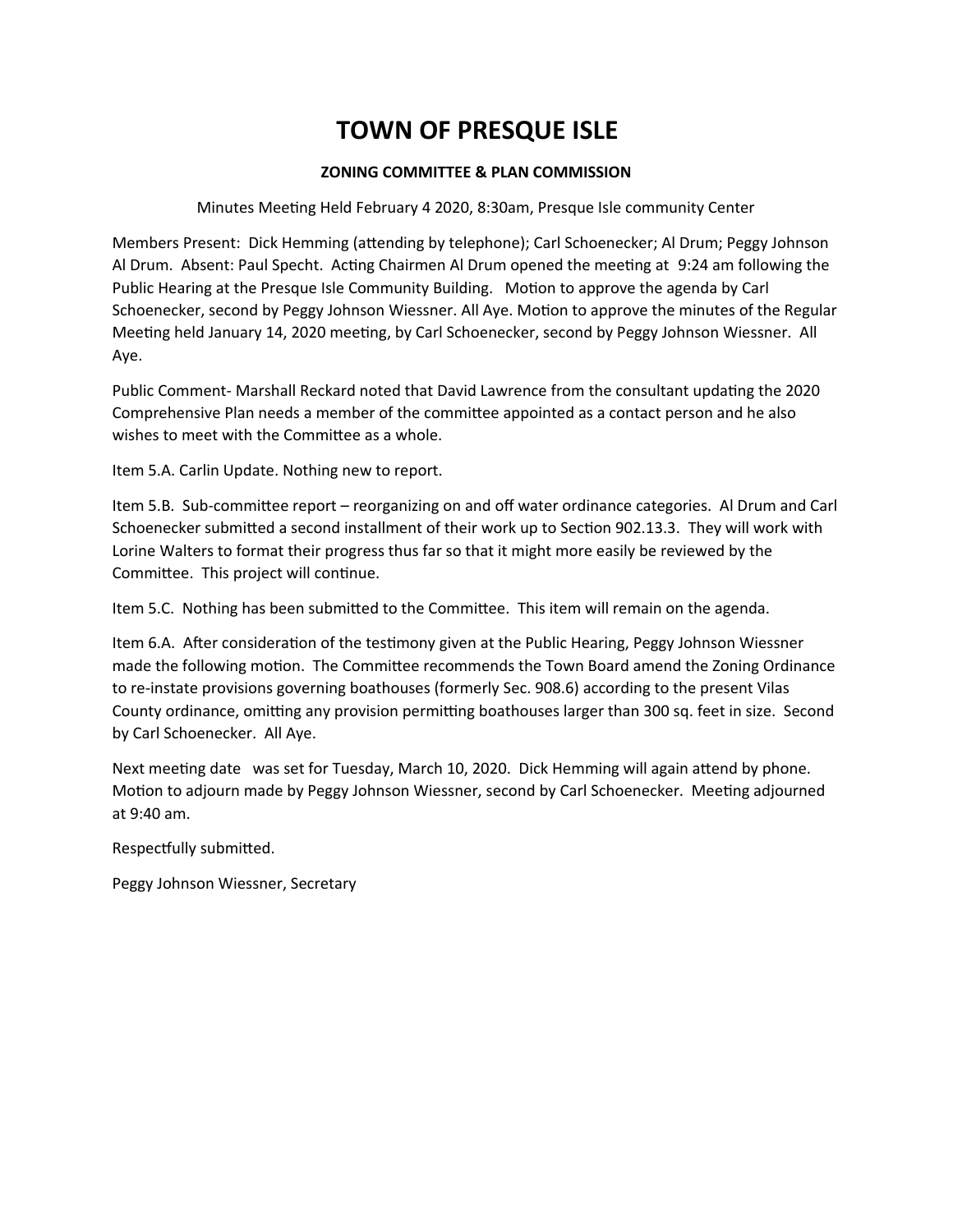### **ZONING COMMITTEE & PLAN COMMISSION**

### Minutes Meeting Held March 10, 2020, 8:30am, Presque Isle community Center

Members Present: Dick Hemming (attending by telephone); Carl Schoenecker; Al Drum; Peggy Johnson Al Drum; Paul Specht. Public attending: Marshall Reckard; Dennis Lawrence, Executive Director of the North Central Wis. Regional Planning Commission. Acting Chairmen Paul Specht opened the meeting at 8:30 am. Motion to approve the agenda by Carl Schoenecker, second by Peggy Johnson Wiessner . All Aye. Motion to approve the minutes of the Regular Meeting held February 4, 2020 meeting, by Carl Schoenecker, second by Al Drum; Paul Specht abstained. Motion passed.

Public Comment- There was no public comment.

Item 6.A Dennis Lawrence presented an overview of how the 2020 Comprehensive Plan would be developed and updated. He plans to meet with the Commission every other month to address the nine chapters which will culminate in the updated future land use planning map. He reviewed the changes in the Town's demographics from 1990 to 2018 identifying major trends and ways in which the projections failed to materialize. Statistics regarding the town's summer population need to be added here. Public participation in the plan's development is statutorily required. The plan commission needs to recommend a method whereby the public will be involved. They favored adding a few individuals to the Commission during the development of the plan to broaden ideas and add differing perspectives to the process. Dick Hemming asked who exactly creates the plan? The Plan Commission must do this. Wisconsin is unique in that each community utilizes local control in designing plans. At its April meeting the Plan Commission will develop and recommend a Public Participation Plan (PPP) and will recruit individuals to serve on the Commission as it updates the 2020 Plan. Dennis Lawrence expects to attend the May Plan Commission meeting and review the Natural Resources and Housing chapters of the Plan.

Item 5.A. Carlin Update. There will be a hearing on March 27 at 1:00 for the Court to consider Vilas County's Board of Adjustment second ruling on this issue.

Item 5.B. Sub-committee report reorganizing on and off water ordinance categories. Al Drum and Carl Schoenecker submitted a third installment of their work which completes their review of the entire ordinance. They plan one more meeting before presenting a final work product to the Committee for its review. They made no substantive changes only changes to the organization of the ordinance.

Item 5.C. Nothing has been submitted to the Committee. Forrest Jukich, Presque Isle's Zoning Administrator will be asked to check up on this issue.

Item 5.D. March Broadband meeting was postponed to March 16. This will be on next month's agenda.

Item 5.E. Boathouse update. Marshall Reckard noted that Vilas County failed to pass changes to its boathouse ordinance which would have permitted larger boathouses. He requests that the Committee consider adding boathouse language to the Presque Isle ordinance similar to that which existed prior to NR115. This will be added to the Committee's next agenda.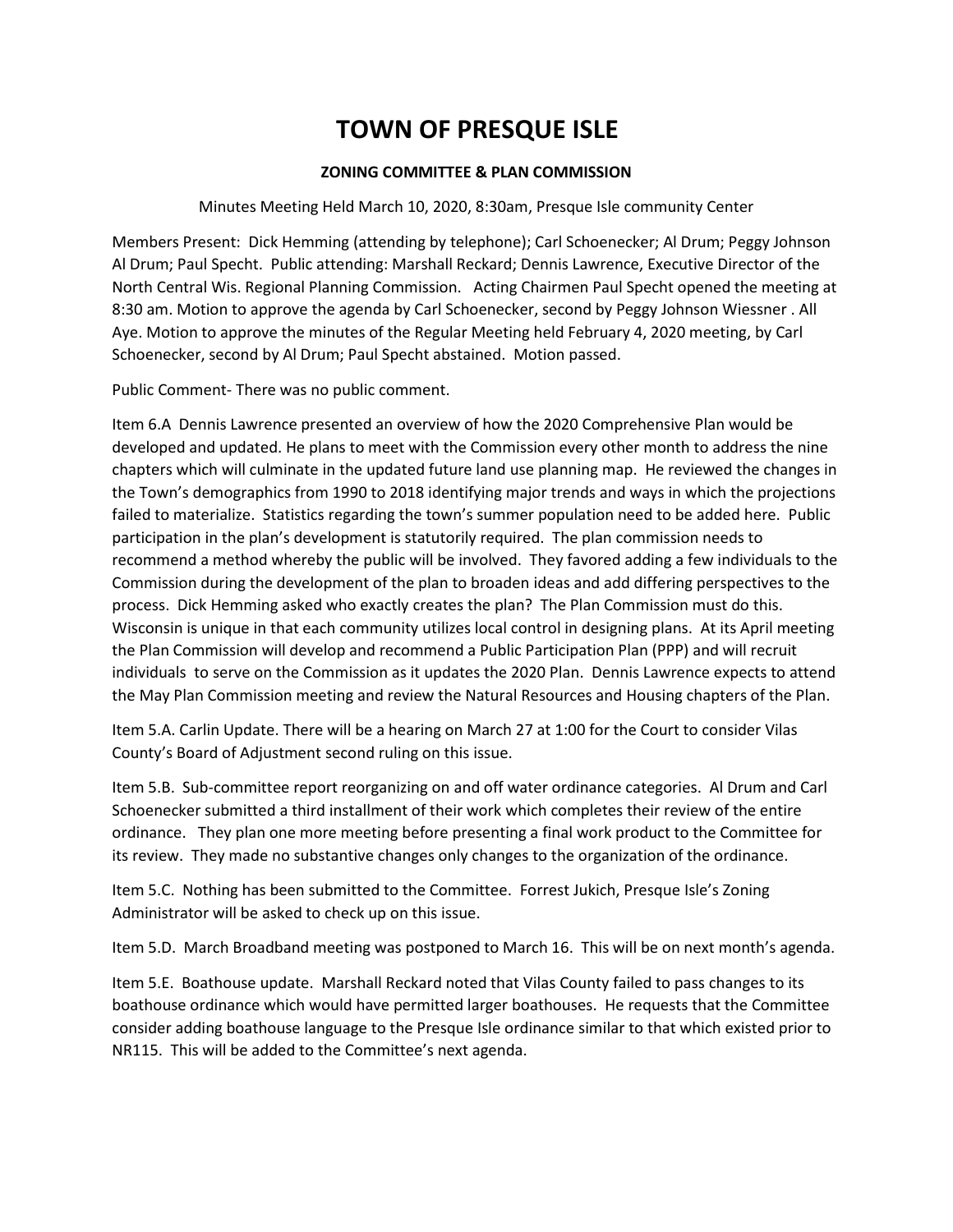Paul Specht distributed a draft of an application form that might be used to initiate a request for a zoning district change. It is similar to one used by Manitowish Waters but there are differences in section 4. This item will be placed on the April meeting agenda for possible action.

Next meeting date was set for Monday, April 6, 2020. Dick Hemming will again attend by phone. Peggy Johnson will be absent. Motion to adjourn made by Peggy Johnson Wiessner, second by Al Drum Meeting adjourned at 10:05 am.

Respectfully submitted.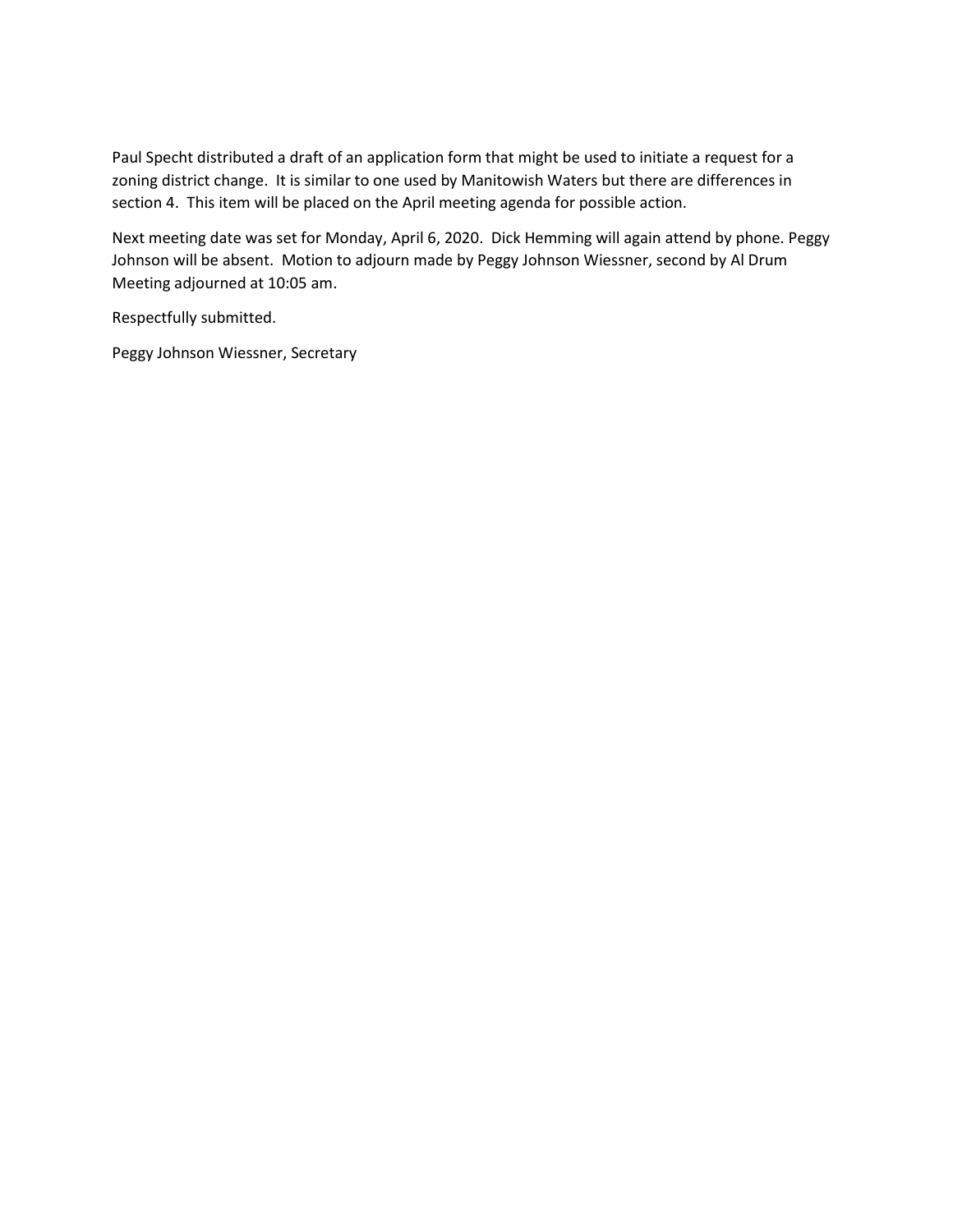### **ZONING COMMITTEE & PLAN COMMISSION**

### Minutes Meeting Held June 17, 2020, 8:30am, Presque Isle community Center

Members Present: Dick Hemming ; Carl Schoenecker; Al Drum; Peggy Johnson Al Drum; Paul Specht. Public attending: Marshall Reckard. Chairmen Dick Heming opened the meeting at 8:30 am. Motion to approve the agenda by Paul Specht, second by Carl Schoenecker. All Aye. Marshall Reckard noted that agenda item 5.E has been acted upon by the Town Board at its February 6, 2020 meeting and the former boat house provisions of the Presque Isle ordinance had been re-instated. Motion to approve the minutes of the Regular Meeting held March 10, 2020 meeting, by Paul Specht, second by Al Drum. All Aye.

Chairman Hemming suggested we first set the next meeting's time and dates. It was agreed the next meeting would be Wednesday, July 15, at 8:30am.

Item 5.A. Carlin Update. Carmen Farwell gave the Committee a formal "thank you" for the support and receptive attention the Committee had given to the Carlin Lake Association's 5 year legal battle to oppose the Carlin Lodge's change of use zoning request to allow the pumping and hauling of water from the Club's well. The Carlin Lodge does not anticipate any further legal action "at this time."

Item 5.B. Sub-committee report reorganizing on and off water ordinance categories. Al Drum and Carl Schoenecker submitted a final 11 page installment of their work to the Committee for its review. Members will study this final draft and will discuss at the next meeting. Paul Specht suggested a table of contents which actually was included in this final draft.

Item 5.C Marshall Reckard informed the Committee that the septic issue was settled by means of an easement and no revision of lot lines was required.

Item 5.D. Paul Specht gave a report on the March 16 meeting of the Broadband Workgroup with Mark Scribner of Century Link. Attending the meeting were Cathy Weber, Dave Bogan, Nick Williams, Robert Zahn, Gay Plouff, Marshall Reckard, Dennis Roan, Bonnie Burnes, Brenda Dyre, Mark Scribner and Paul Specht. The ultimate goal of the group was to upgrade all 180 currently underserved living units in the town to 25Mps. Two alternative plans were proposed. Plan B had an estimated cost of \$1.4 million of which the town would most likely have had to fund in excess of \$650,000. Plan A would cost an estimated \$400,000 and bring 25Mps to almost all of the 180 underserved living units. The Town's portion would be about \$177,750 assuming a state grant of \$177,750. Service would be a fiber to node approach although final cost estimate would include a fiber to home estimate as well. Plan A was presented to the Town Board on April 2 and the Board authorized the Clerk to prepare a letter to Century Link stating the Town's interest in a joint application to Wisconsin for the broadband expansion outlined in Plan A and its willingness to provide grant matching funds for the cost of construction.

Item 5.F. Public Participation in the 2020 Comprehensive Plan. Committee endorsed the idea of expanding public participation in the planning process and suggested the following persons be contacted to see if they are willing to serve: Barb Peck, Pdte Cober, Eric Benn, Carmen Farwell, Max Wallace and Cal Johnson. These persons will not be members of the Commission but will give citizen input to the 2020 Plan.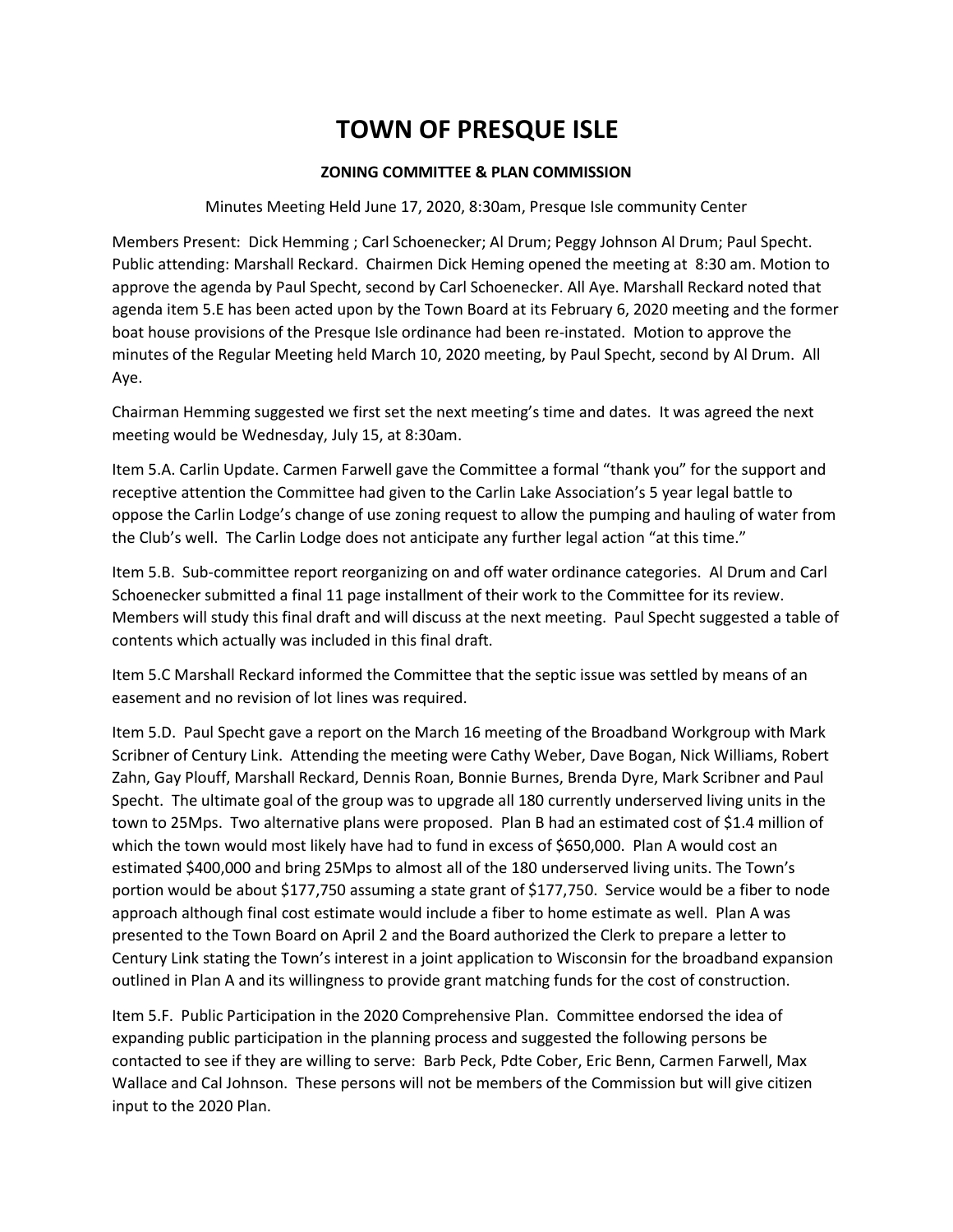Item 5.G. Incorrect agenda item. Public participation members will not be members of the Plan **Commission** 

Item 5.H. Committee reviewed Paul Specht's proposed application form for a proposed comprehensive plan amendment. It was suggested the heading be revised to include "zoning amendment" in the title and box 4 under Analysis be revised to omit the words" by certified mail of said proposed change." Paul Specht made a motion to approve the form, as revised, and to send the form to the Clerk for final editing. Al Drum seconded. All Aye.

Item 6.A. Committee held a spirited discussion of whether chickens could be raised in an R-1 zoning district and whether the raising of chickens would constitute a "hobby farm." The general consensus seemed to indicate animals larger than chickens were required for a hobby farm. No final action was taken on this issue.

Marshall Reckard reminded the Committee that he wished them to consider the issue of "blight" within the township and requested that it be placed on the agenda for the next meeting.

Next meeting July 15, 2020 at 8:30am

Meeting adjourned at 9:50am on motion by Paul Specht, second by Peggy Johnson Wiessner. All Aye.

Respectfully submitted.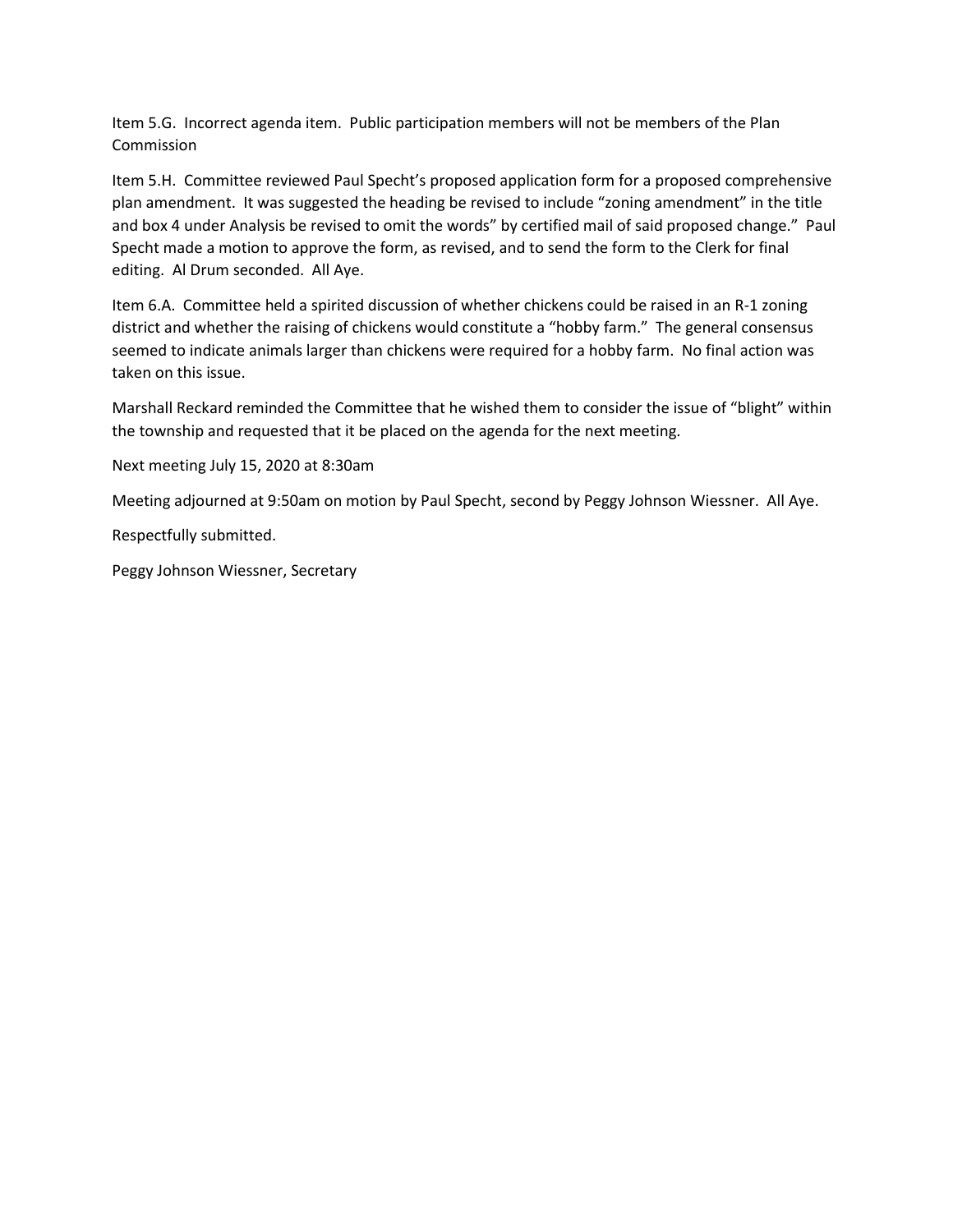### **ZONING COMMITTEE & PLAN COMMISSION**

#### Minutes July 15, 2020, 8:30am, Presque Isle community Center

Members Present: Dick Hemming ; Carl Schoenecker; Peggy Johnson; Paul Specht. Absent: Al Drum. Public attending: Forrest Jukich; Barb Peck; Cal Johnson; Max Wallace; Eric Benn; Carmen Farwell. Marshall Reckard and Dennis Lawrence attended by phone. Chairmen Dick Hemming opened the meeting a 8:30 am. Motion to approve the agenda by Paul Specht, second by Carl Schoenecker. All Aye. Motion to approve the minutes of the Regular Meeting held June 17, 2020 meeting, by Paul Specht, second by Al Drum. All Aye.

Item 5.C. Barb Peck, Cal Johnson, Max Wallace, Eric Benn and Carmen Farwell had agreed to serve as Public Participation members assisting the Committee to update the 2020 Comprehensive Plan for the township. Consultant Dennis Lawrence began an overview of the legislation mandating comprehensive planning and the 10 year updating process. He explained the scope of the plan and the 9 required Chapters that would be updated. The group had received drafts of the first three chapters. Chapter one, Demographics, was updated by the consultant. Chapter two, Natural, Agricultural, and Cultural Resources, should have had little change but the public group suggested several additional items that needed to be included. One was non-metallic mining that is done by the town and at least two other local excavators, Carl Wolter and Ben Peck. At least one lake, Lynx, over 200 acres, was omitted from the list of water resources. Barb Peck suggested that any lake with a lake association should be included and that the type of invasive species ought to be identified for each water that contains an invasive. The addition of State Natural Areas (Van Vliet Hemlocks, Catherine Wolter area, etc.) was also suggested as were buildings of historical interest such Bayview Lodge and Shanty Boy Cemetery. A section on the history of the town will also be added. Mr. Lawrence noted the most important work of the public group would be identifying the goals and objectives of each chapter. One overall goal would be added in Chapter two – the preservation of the town's cultural history. In Chapter Three the group recommended adding a section on short-term rentals and, in particular, a goal & objective related to short-term rentals. The group thought that entry level and senior housing resources ought to be addressed. Information on off-water vs. on-water housing data would also be helpful. Eric Benn wanted to see any data on conforming vs. non-conforming housing units if that existed. Dennis Lawrence will revise Chapters 2 & 3 based on the above suggestions, and will distribute them along with Chapters 4 & 5 to the group prior to the September meeting. Dennis Lawrence also requested the town formally pass a resolution adopting a Public Participation Plan updating the 2020 Comprehensive Plan.

Item 5.A. This item tabled to the August meeting.

Item 5.B. Broadband update - Broadband group meeting July 22 will have a update next meeting.

Item 6.A. Blight – Mr. Reckard requested that this issue be taken off the zoning committee agenda. It is being addressed by other town and county ordinance provisions.

Presque Isle Zoning Administrator Forest Jukich asked for the Committee's advice on a Van Vliet parcel that has been divided by a public road. This item will be place on the Committee's next meeting agenda.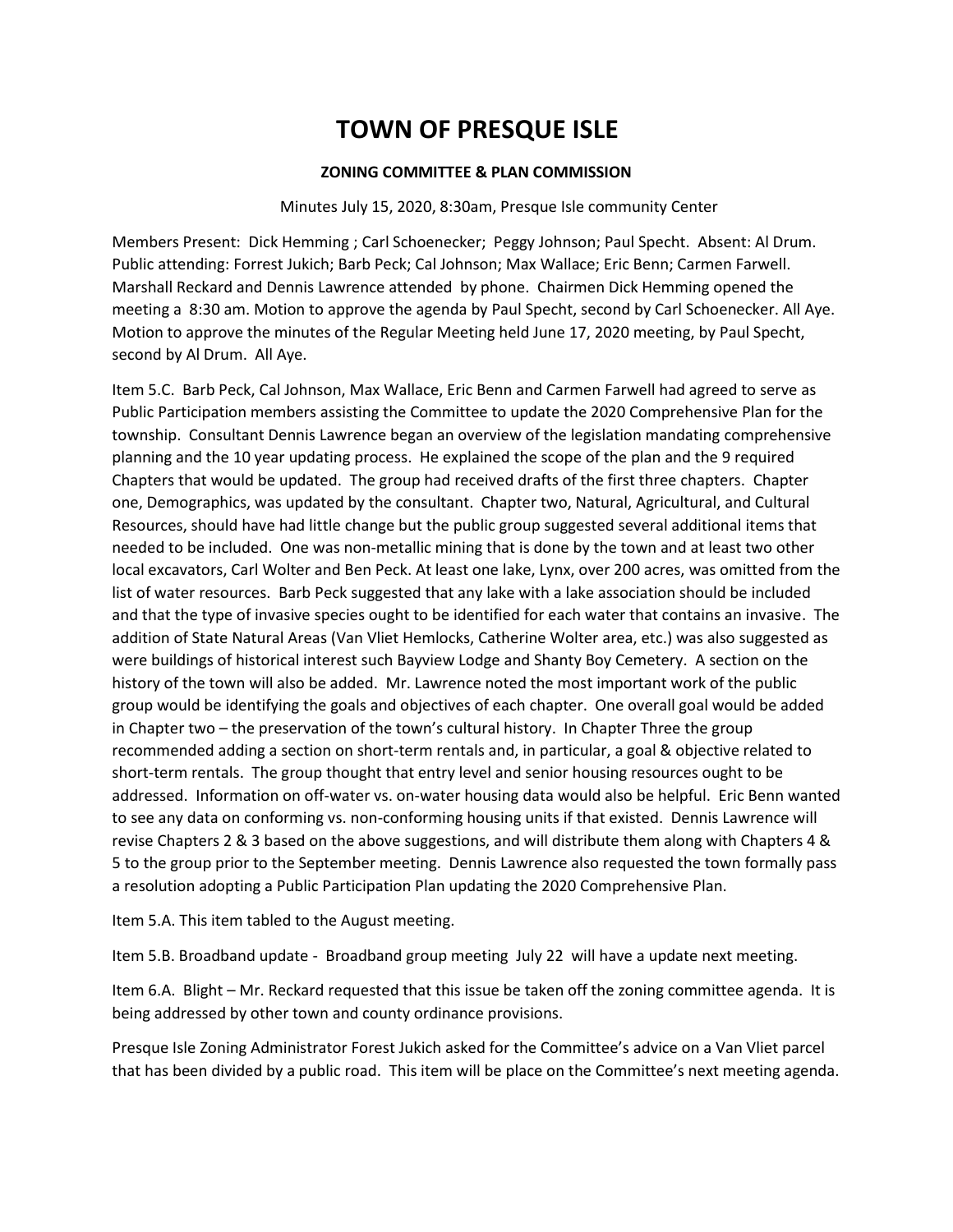Next meeting date: Wed., August 12, 2020, at 8:30 am.

Motion to adjourn by Paul Specht, second by Peggy Johnson Wiessner. Meeting adjourned at 10:12 Respectfully submitted: Margaret V. Johnson Wiessner, Secretary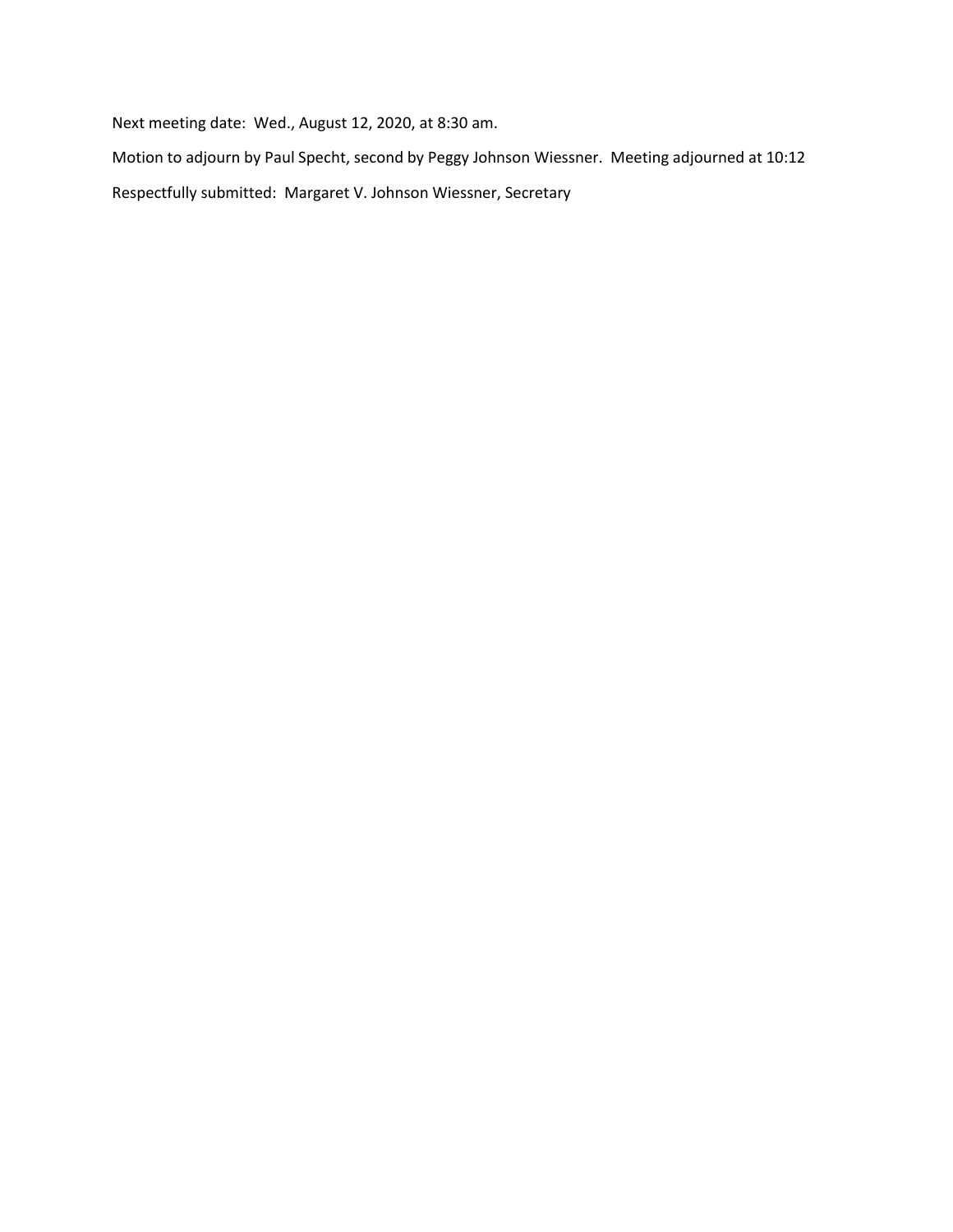### **ZONING COMMITTEE & PLAN COMMISSION**

Minutes August 12, 2020, 8:30am, Presque Isle community Center

Members Present: Dick Hemming; Carl Schoenecker; Peggy Johnson; Paul Specht. Absent: Al Drum. Public attending: Cal Johnson; Eric Benn; Carmen Farwell.

Chairmen Dick Hemming opened the meeting a 8:30 am. Motion to approve the agenda by Paul Specht, second by Dick Hemming. All Aye. Motion to approve the minutes of the Regular Meeting held July 15, 2020 meeting, by Paul Specht, second by Carl Schoenecker. All Aye.

Item 5.A. Discussion concerning the role of the Public Participation Plan members in drafting the 2020 Comprehensive Plan. Carl Schoenecker will see that digital copies of the 2010 Plan are available to the PPP members. Peggy Johnson Wiessner requested that the material in the first three chapters include demographics on the affect of the tourist population. Eric Benn agreed disruptive changes occurred when the summer population was included. The June 23 revision of the first chapters will be sent to the PPP members.

Next Meeting Date: Wednesday, Sept. 9, 2020 at 8:30. Dennis Lawrence will be present at that meeting.

Item 5.B. No action was taken on this item. On agenda for next meeting

Item 5.C. Broadband update - Paul Specht updated the Committee on the new broadband contact for Century Tel – Jeremy Sisko who works out of the Rice Lake Office. Paul noted Mr. Sisko seemed very well informed of the process for updating Broadband services but had little knowledge of what the situation was with respect to Presque Isle in particular. The process seems to favor installation of fiber optics directly to each home rather than to nearby nodes. This is by far the more costly approach. Sisko promised a cost estimate for each method and a project plan for what the town needs to do moving forward within the next 12 to 14 days. The Committee noted that the Broadband issue needs to be fitted into the 2020 Plan. Committee also acknowledged there needs to be better mapping of our township with regard No action taken on this item Broadband service.

Item 6.A. No action taken on this item. On agenda for next meeting.

Discussion of changing the time for Committee meetings. Evening meetings suggested. No decision reached.

Motion to adjourn by Paul Specht, second by Carl Schoenecker. Meeting adjourned at 9:28.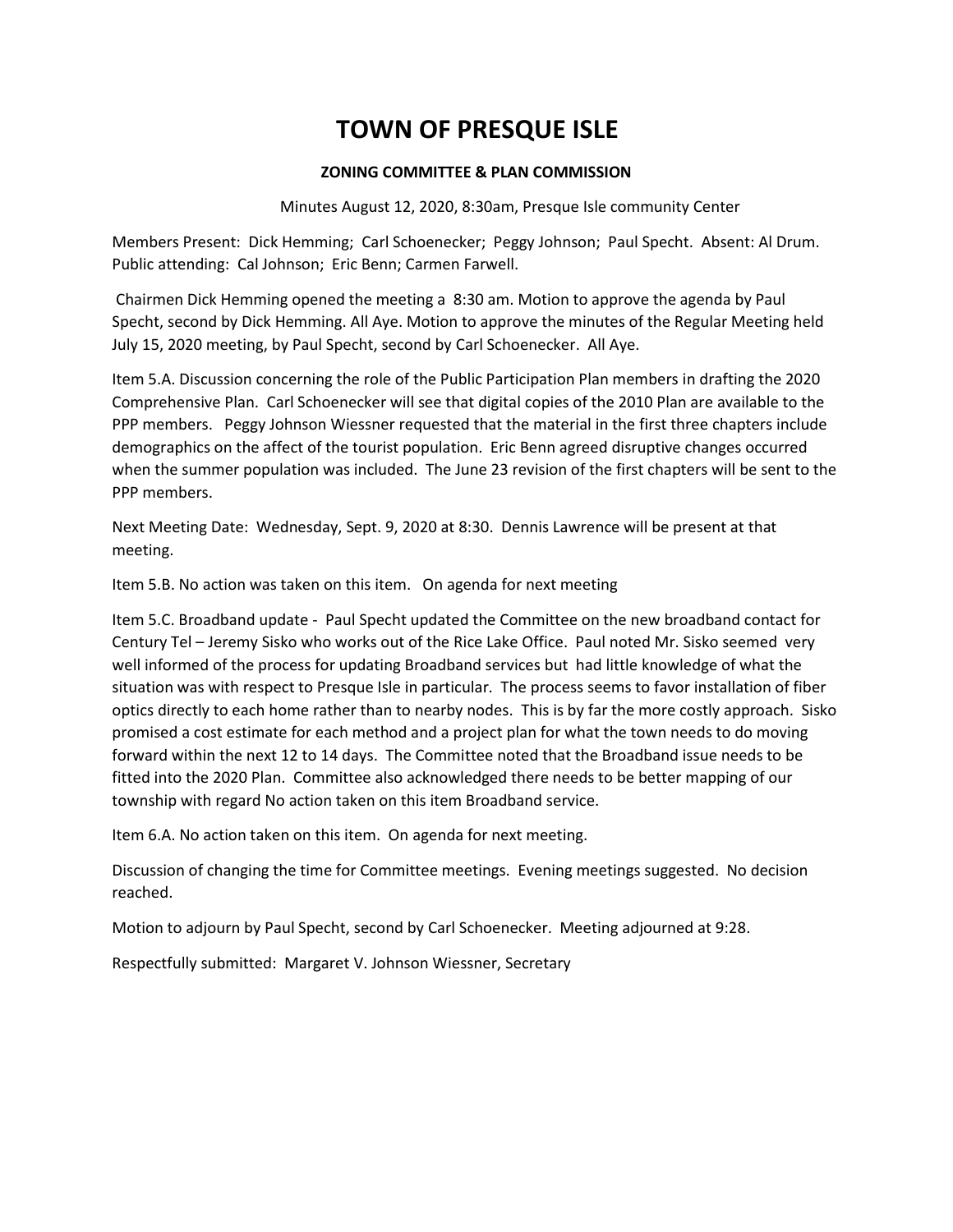### **ZONING COMMITTEE & PLAN COMMISSION**

Minutes Sept. 9, 2020, 8:30am, Presque Isle community Center

Members Present: Dick Hemming; Carl Schoenecker; Peggy Johnson; Paul Specht; Al Drum. Public attending: Cal Johnson; Eric Benn; Carmen Farwell; Barb Peck; Marshal Reckard. Dennis Lawrence attended by phone.

Chairmen Dick Hemming opened the meeting a 8:30 am. Motion to approve the agenda by Paul Specht, second by Al Drum. All Aye. Motion to approve the minutes of the Regular Meeting held Aug. 12, 2020, by Paul Specht. Carl Schoenecker questioned the reference to Eric Benn's comment in Item 5.A. That sentence shall be changed to read, "Eric Benn agreed that changes brought about by the increased summer population should be considered." With that change - all Aye.

Item 5.A. Dick Hemming commented on whether we should continue Chapter by Chapter review of the Plan or allocate more time and attention to the more substantive Chapters, zoning for example. His goal was to bring more Committee engagement into the process. Dennis Lawrence explained that 9 Chapters were mandated by the State but the process could be altered. The first 5 Chapters are largely factual. Eric Benn provided additions and corrections to Chapters 4 & 5. Paul Specht also provided updates to Chapter 4. Barb Peck noted the Parks & Recreation Committee's recently updated biannual plan should also be utilized. Economic development & zoning would be addressed in November. Those topics would provide more input from the Committee & the Public Participation Group (PPP). The goal is to have an entire draft completed by January, 2021 and a final by March, 2021. The Committee & PPP will discuss Goals and Objectives for the first 5 Chapters at the October meeting.

Next Meeting Dates: Tuesday, October 6, 2020 at 8:30. November's meeting will be Tuesday, November 1, 2020. Dennis Lawrence will be present at the November meeting.

Item 5.B. On and Off Water Ordinance Categories – Marshal Reckard questioned the removal of the Preamble to Chapter 908. Al Drum stated that the Preamble was re-located in the Chapter and actually re-stated in more than one section. Marshal Reckard also questioned the treatment of wetlands and impervious surfaces both within the shoreland district and without the district, both on and off water. It was clear that confusion exists on those topics. Al Drum & Carl Schoenecker will review and update those sections for our next meeting. Committee may then wish to schedule a special meeting to review the changes to this reorganization in detail. Lorine Walters is working on assigning new section numbers to this revision.

Item 5.C. Broadband update - Paul Specht shared a letter he had received Sept. 8 from Jeremy Sisko of Century Link informing him that Century Link was not interested in participating with the town in pursuing grants for the Broadband expansion plan originally developed by Mark Scribner of Century Link and the town. They are no longer engaging in fiber-to-node projects in favor of fiber-to-home projects. Costs to deliver fiber-to-home broadband to each living unit within the town could be \$5,000/unit or beyond. He was also informed that the decision to apply for grants for fiber nodes in the Frontier Lakes area was deferred to 2022. That does not mean Century Link has committed to the project – only to consider it. Paul Specht will seek more clarity on these issues from Century Link.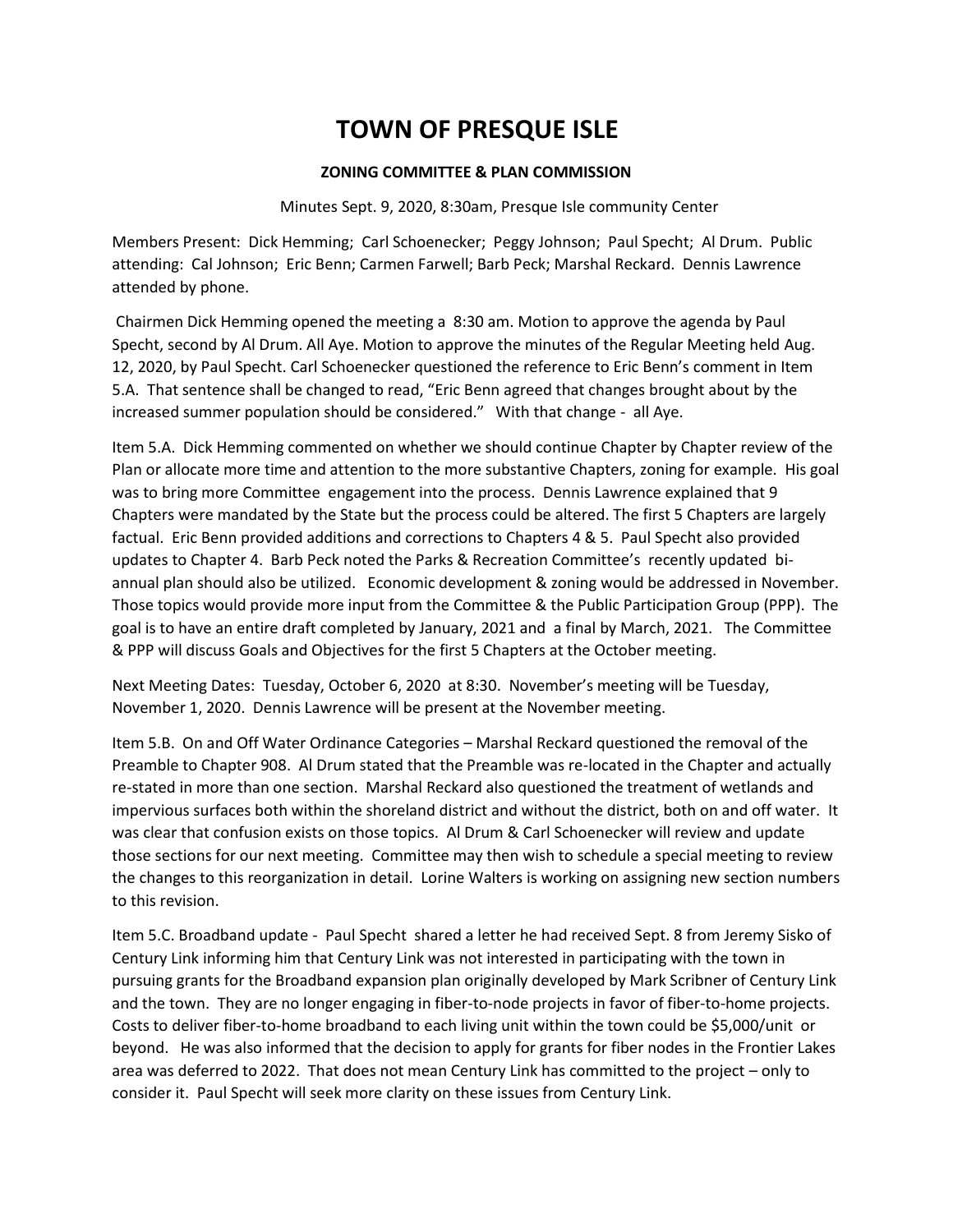Item 6.A. No action taken on this item. Our ordinance Section 902.9.3 appear to answer the question posed.

Motion to adjourn by Paul Specht, second by Al Drum. Meeting adjourned at 10:22.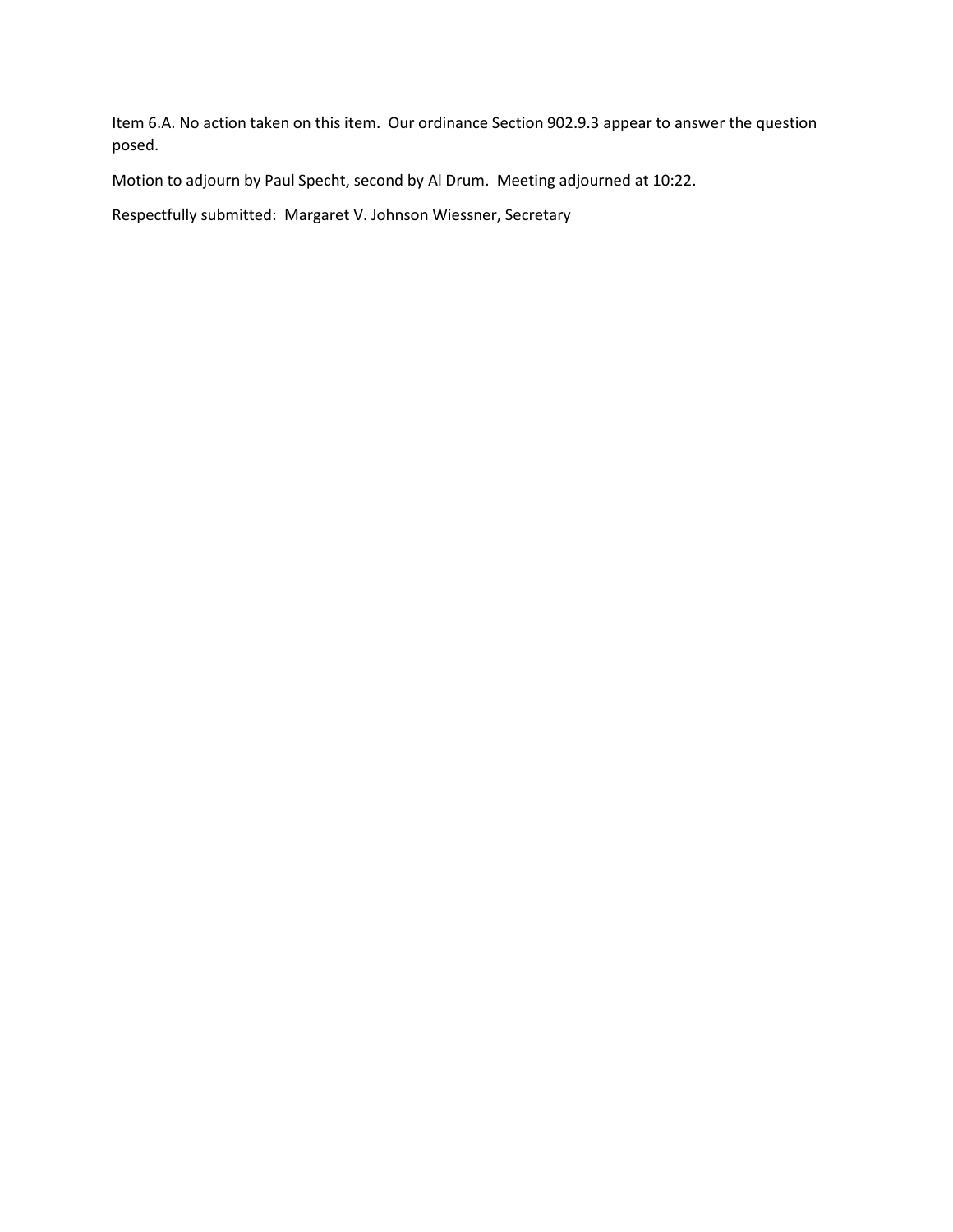#### **ZONING COMMITTEE & PLAN COMMISSION**

Minutes Oct. 6, 2020, 8:30am, Pipke Park Pavilion

Members Present: Dick Hemming; Carl Schoenecker; Peggy Johnson; Paul Specht; Al Drum. Public attending: Marshal Reckard.

Chairmen Dick Hemming opened the meeting a 8:30 am. Motion to approve the agenda by Al Drum, second by Carl Schoenecker. All Aye. Motion to approve the minutes of the Regular Meeting held Sept. 9, 2020, by Paul Specht, second by Al Drum. All Aye

There was no Public Comment.

Item 5.B. Broadband Update. Paul Specht reported that Century Link is continuing to work on a cost proposal for fiber to home service for Presque Isle. They had requested information on the number of living units in the township. We are awaiting further information from Century Link and are anticipating this to be a big project with and equally big cost. Cathy Weber informed Paul Specht of a Pilot Program for Broadband technical support initiated by Wisconsin's Rural Prosperity Office. Only six towns will be a part of this program and applications were due by September 30. Presque Isle has joined the program and Cathy Weber is listed as the town's contact employee. Paul Specht also noted that Boulder Junction's broadband project with Century Link might be in jeopardy. There is some concern that Century Link might not meet the CAP funding guidelines. Nothing is definitive on this yet.

Item 5.A. On and Off Water Zoning Reorganization. Al Drum and Carl Schoenecker discussed changes to the impervious surfaces provisions of our our ordinance resulting from Vilas County's treatment of impervious surfaces within 300 feet of water. This complex topic led to Committee discussion of the revised Table of Contents dated August 8, 2020 proposed by Al Drum and Carl Schoenecker. It became apparent that concentrated Committee attention on this reorganization will be needed. Suggestions were made to re-name some sections and re-order certain sections to achieve uniformity in both on-and off-water categories as far as possible. Al and Carl will rework the Table of Contents and a special meeting devoted exclusively to this reorganization was scheduled for Tuesday, November 17, 2020.

Next meeting dates: November 10, 2020 – Comprehensive Plan Update only. Ordinance Reorganization only on November 17, 2020.

Motion to adjourn by Peggy Johnson Wiessner, second by Carl Schoenecker. Meeting adjourned at 10:10.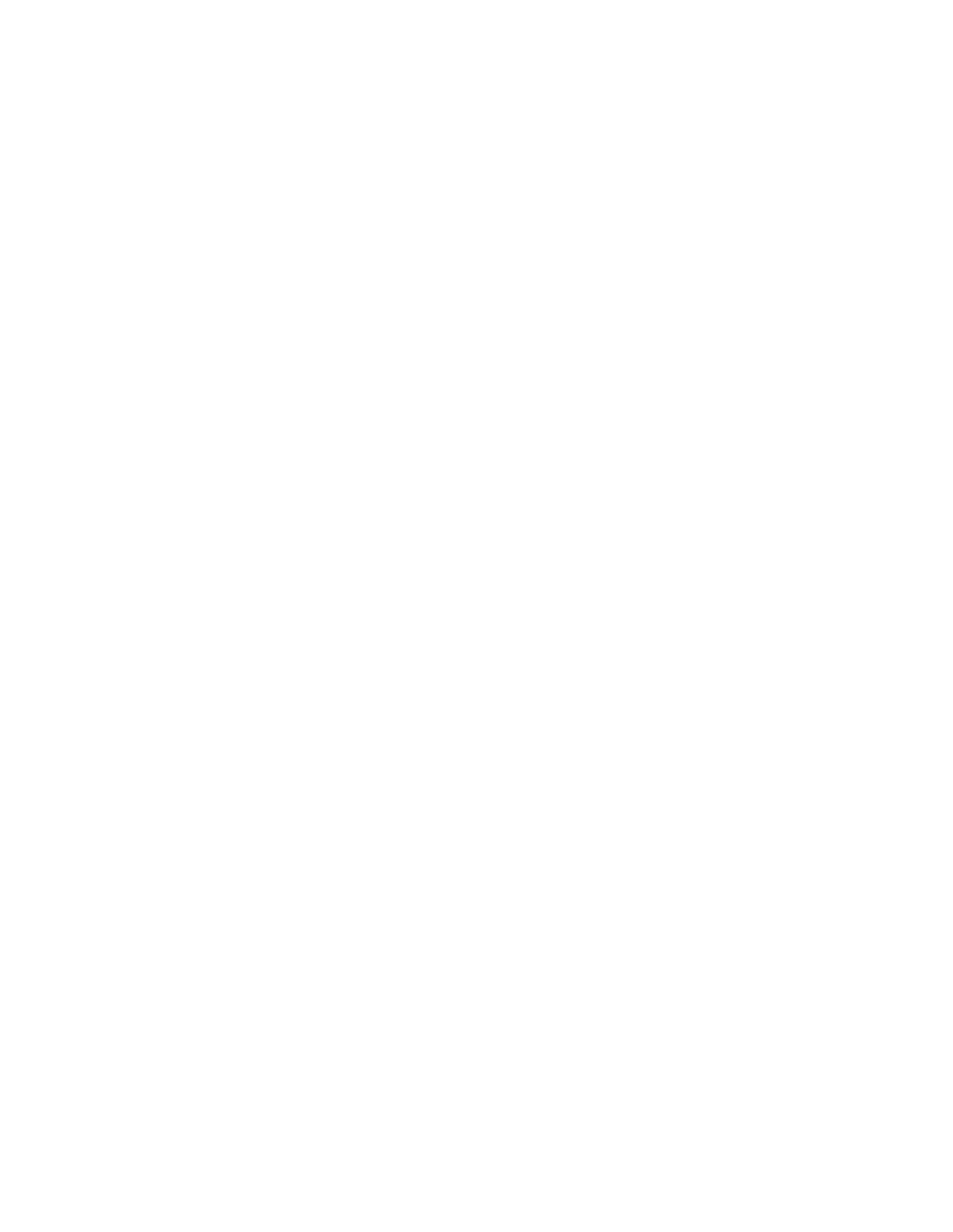### **ZONING COMMITTEE & PLAN COMMISSION**

Minutes Nov. 10, 2020, 8:30am, Presque Isle Community Bldg.

Members Present: Dick Hemming; Carl Schoenecker; Peggy Johnson Wiessner; Paul Specht (by phone); Al Drum. Public attending: Carmen Farwell; Eric Benn; Dennis Lawrence (by phone).

Chairmen Dick Hemming opened the meeting at 8:30 am. Motion to approve the agenda by Carl Schoenecker, second by Al Drum. All Aye. Motion to approve the minutes of the Regular Meeting held Oct. 6, 2020, by Al Drum, second by Carl Schoenecker. All Aye

There was no Public Comment.

Item 5.A. Discussion on Revisions to Chapter 2 – 2020 Comprehensive Plan. Dennis Lawrence reviewed changes he made to Chapter 2 as a result of input from the Committee. Additional material on Natural Resources was added to page 14; Table 9 added all lakes within the township over 200 acres and a goal regarding the identification and protection of Cultural Places was added. Carmen Farwell questioned the role of the LWCA (Last Wilderness Conservation Association) which was a local land trust administered by volunteers that ceased operations in 2019. Hundreds of acres of land were put in permanent conservation status and development restrictions were imposed on additional hundreds of acres. All the land held by the LWCA was turned over to the professionally managed Northwoods Lake Trust out of Eagle River in 2019. Information on LWCA will be added by Peggy Johnson Wiessner. Additional questions and corrections concerned references to non-metallic mining; groundwater resources, particularly protections for the extraction of water; information on the Town's Lakes Committees and reference to the Town's Parks and Recreation Committee. Map 5 was also noted as needing revision. The public recreation areas need to be identified and included in Map 5.

Dennis Lawrence then reviewed the timeline for completion of the Plan noting our next meetings on the Plan will be in January and February with a final draft hopefully in March, 2021. Paul Specht raised a concern that the Committee have an opportunity, without the consultant, to discuss and set goals and objectives at a separate meeting prior to finalization of the Plan. The Committee endorsed that suggestion and will plan for such an opportunity.

Item 5.B – Chapters 6 & 7 of the 2020 Comprehensive Plan. Paul Specht questioned whether there will be revisions to Chapters 3 & 4. Dennis will submit these along with all the updates prior to the final March review. Paul Specht will add information on the bike trails to Chapter 4.

On Chapter 6 Carl Schoenecker questioned the accuracy of the worker inflow/outflow chart on page 53. More recent statistics on the ALICE project will be included and revised language on the page 49 regarding the history of the town after logging will be added by Eric Benn. Lack of Broadband should be added as a weakness on page 51 and the "disruptive" aspects of short-term rentals should be addressed. Al Drum and Paul Specht both noted changes were needed in the Goals and Objectives section. There needs to be more emphasis on what we will actually do versus statements of broad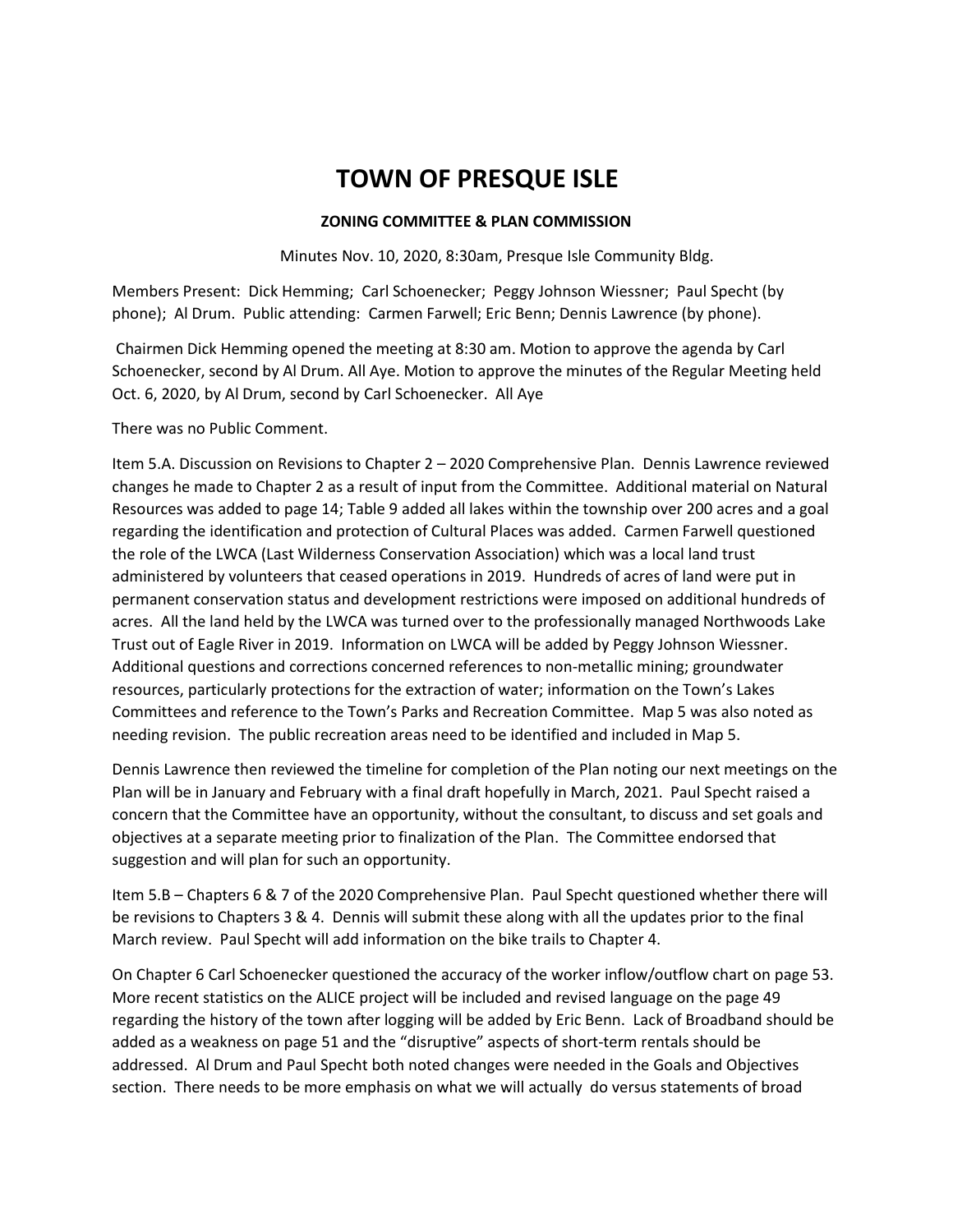intent. Paul would include the strategies we will employ. Eric Benn added a 5<sup>th</sup> objective concerning short-term rentals.

Comments on Chapter 7 included a questions on the acreage value of woodland and waterfront on page 60; correct item 9 under objectives on page 69; update information on the review procedure for amendment to the 2020 plan and add the LWCA and Northwoods Land Trust information to page 67. Information on Cluster Development needs to be revised also since that seems inappropriate to the Presque Isle reality.

Next meeting dates: December 8, 2020.

Motion to adjourn by Peggy Johnson Wiessner, second by Carl Schoenecker. Meeting adjourned at 9:55.